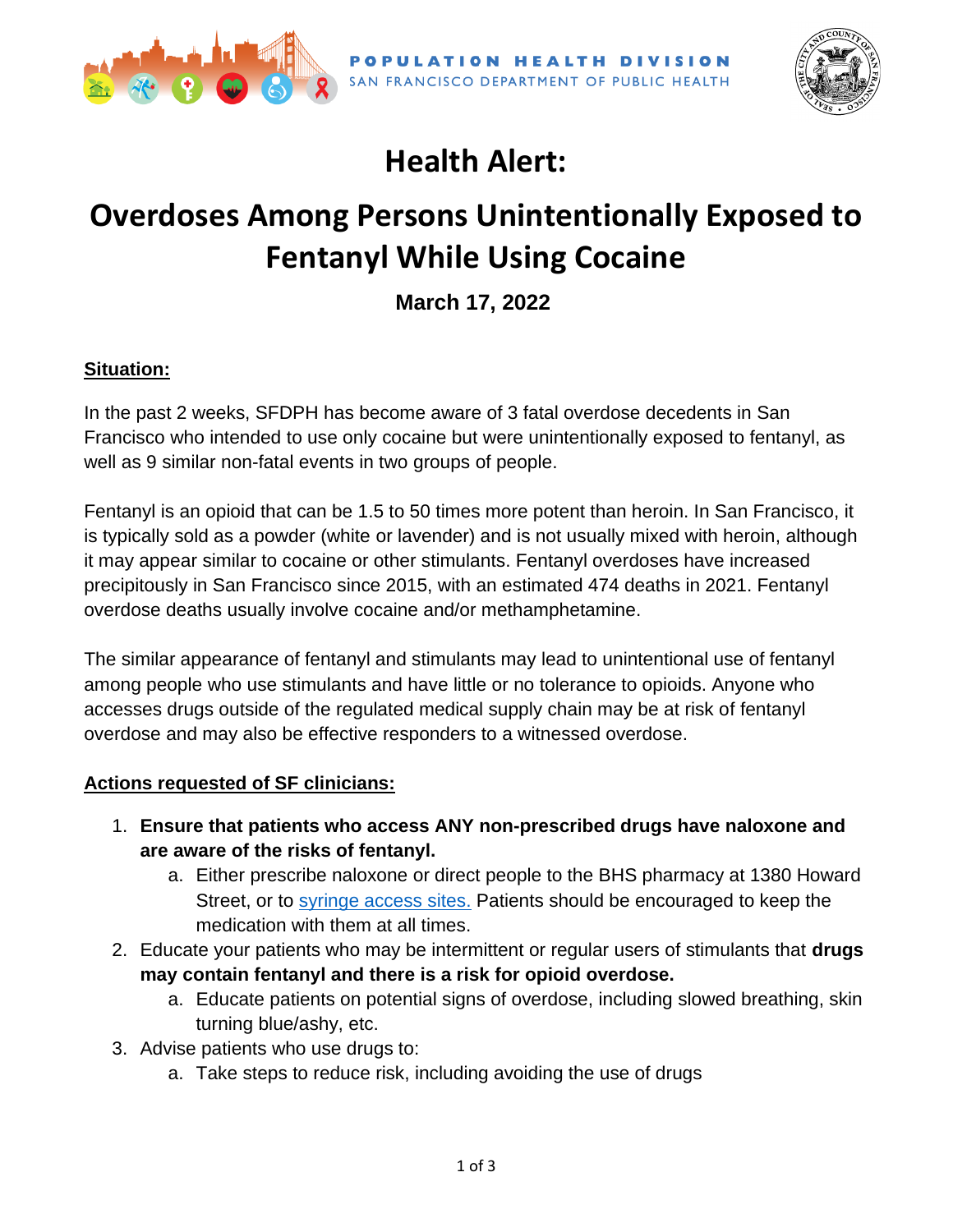



- b. For patients with substance use disorder, advise them that treatment for substance use disorder is effective. Medication and other forms of treatment are available through City treatment programs, primary care services, and other health providers
- c. Educate patients to take steps to reduce their risk, including use small "tester" doses, avoid using alone, avoid using drugs at same time as friends, avoid mixing drugs, avoid mixing drugs and alcohol
- d. Consider advising patients to use fentanyl test strips to identify fentanyl in a drug before use. Fentanyl test trips can identify the presence of fentanyl but are not 100% accurate so additional safety precautions are always recommended

#### **Naloxone:**

Naloxone is available at no charge from several sources.

- People who use syringe access services can access naloxone from those sites.
- Any individual can get naloxone from the CBHS Pharmacy at 1380 Howard Street, 9:30am – 4pm weekdays (walk-in; no prescription required).
- Organizations seeking naloxone and training can contact the DPH Naloxone Clearinghouse Project at DPH-Naloxone\_Clearinghouse@sfdph.org
	- $\circ$  Email subject: "New Application [Program Name]"
	- $\circ$  # of kits requested per quarter
	- o Contact person name and email
	- o Program details blurb
	- o Example: "The goal of [Project X] is to increase naloxone utilization in San Francisco by training [Group Y] in [actions A, B, C]."
- Naloxone prescribing information (scroll down to Naloxone Prescribing, Education, and Awareness): http://www.sfhealthnetwork.org/employee-physicians/pain-managementresources/

### **Substance Use Disorder Treatment Referrals:**

*Medication for Addiction Treatment (MAT) for opioid use:*

- [Treatment Access Program](https://www.sfdph.org/dph/comupg/oservices/mentalHlth/TAP/TAPcontact.asp) (TAP) @ 1380 Howard Street; Tel (415) 503-4730; 8am 4:30pm weekdays
- BAART Market methadone clinic @ 1111 Market; Tel (415) 863-3833; drop in 6am 11am for same day methadone
- BAART Turk methadone clinic @ 433 Turk; Tel (415) 863-3833; drop in 6am 11am for same day methadone
- Bayview Hunters Point Foundation Methadone Maintenance @ 1625 Carroll Street; Tel (415) 822-8200; 6am – 2pm weekdays
- DSAAM OTOP (Ward 93) @ 1001 Potrero Avenue, building 90, Ward 93; Tel (415) 206- 8412; drop in 6am – 9am